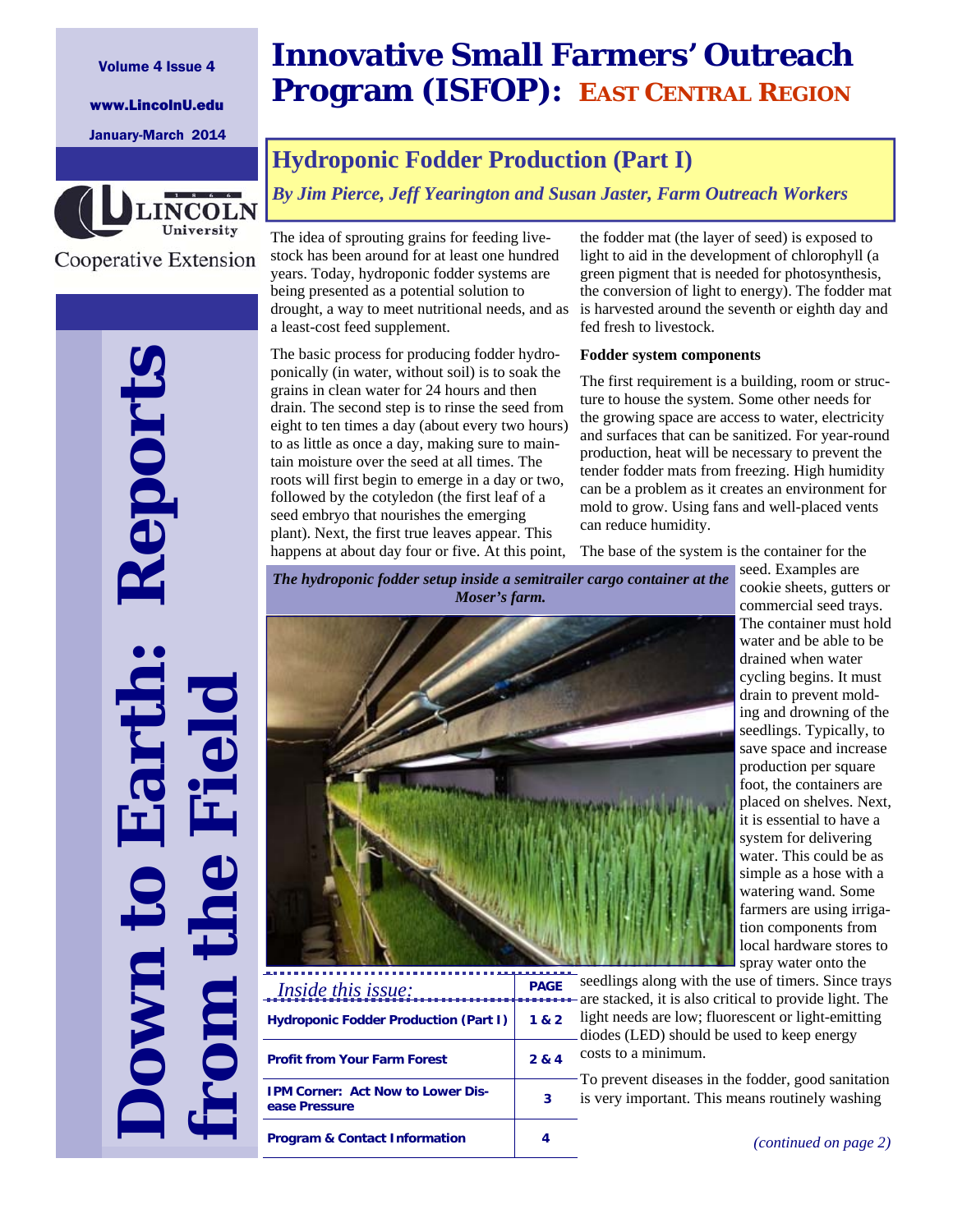# **Hydroponic Fodder Production…***(continued from page 1)*

and sanitizing the trays or gutter systems, the floor and the water delivery system. There have been cases of livestock deaths from feeding moldy fodder.

This system will work with several types of grains. Producers are making fodder from oats, corn, rye, barley and wheat. Start with clean seed and only buy seed with good germination percentages.

*Chickens enjoying the fodder mat, harvested from the hydroponic fodder system.*



# **Upcoming Events:**

**Missouri Organic Association Annual Conference** 

Feb. 6-8, Springfield, MO

For more information go to http://www.missouriorganic.org/Confe rencesandEvents/MOAAnnualConfere nce.aspx.

**Minority Landowner and Limited Resource Farmers Conference** 

March 20-21, Jefferson City, MO

Contact your local Farm Outreach Worker for more information.

## **Profit from Your Farm Forest**  *By Janet Hurst, Farm Outreach Worker*

Agroforestry is a way to use land that combines forest products with farming. This helps farmers create new markets for their forest products. The United States Department of Agriculture (USDA) lists five types of agroforestry practices in the US:

- 1) Field, farmstead and livestock windbreaks
- 2) Forest buffers along waterways
- 3) Silvopasture, which combines forestry with livestock so that trees, livestock and forages grow in a system
- 4) Alley croppings, meaning that annuals are planted between rows of high-value trees and shrubs
- 5) Forest farming, where food, herbal (botanicals) and decorative products are grown under the protection of a managed forest canopy

Overall, agroforestry means that crops are harvested from woodlands. Missouri grows pecans, pawpaw (a fruit), elderberries and shiitake mushrooms. They also cultivate the woody ornamentals used by florists.

Here is a closer look at specialty forest products, grouped into four categories:

A) Medicinals and botanicals: This group includes substances made from plants. They are used in food supplements. They also are found in herbal health creams, cosmetics and more. Two popular examples are St. John's wort and ginseng. Sumac, slippery elm and other wildcrafted (harvested from the wild) plants fit in this group. To learn more about the botanical industry, contact American Botanicals (P.O. Box 158, Eolia, MO 63344; (573) 485-2300) or go to www.americanbotanicals.com.

B) Woody-based food products: This group includes food made from trees and shrubs. Nuts, fruits and some mushrooms are



*Fresh, just picked persimmons.* 

members of this group. Many nuts can be grown to sell. They include the black walnut, Chinese chestnut, pecan, hickory, butternut, hybrid hazelnut and ginkgo. Commercial nuts are sold in many forms: in-shell, whole and crushed kernels, and as oils and confections.

Many fruits can be grown to sell. These include chokecherry, highbush cranberry, sand cherry, currant, cornelian cherry, dogwood, elderberry, saskatoon, jostaberry, Nanking cherry, chokecherry, buffaloberry, pawpaw and persimmon.

Gourmet mushrooms can be grown on logs and often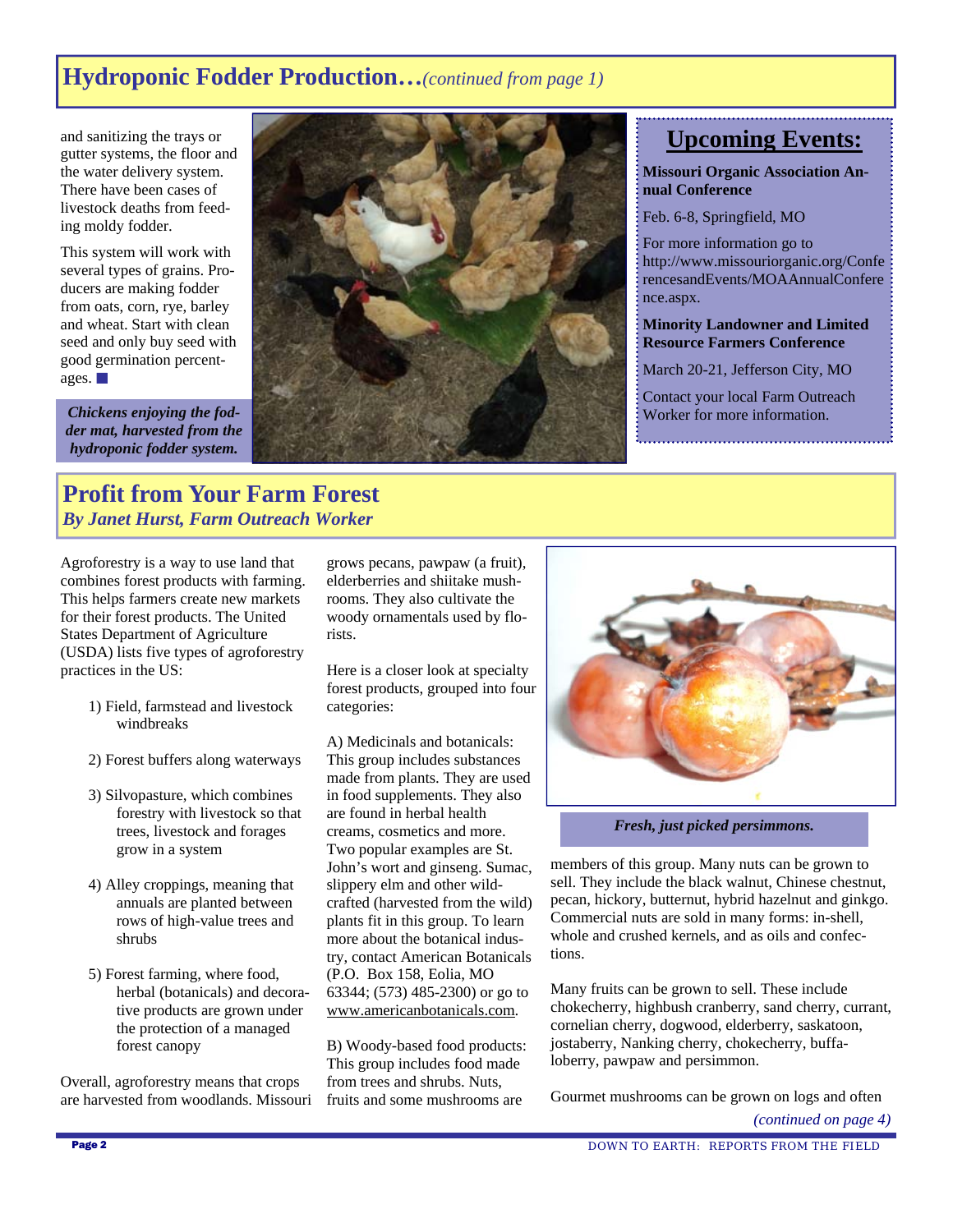# **IPM Corner: Act Now to Lower Disease Pressure on Your Next Crop**  *By Dr. Zelalem Mersha, State Extension Specialist—Plant Pathology*

As we plan for the next growing season, here are some housekeeping reminders to help growers have fewer pest and disease problems. This article highlights sanitation, which includes disinfecting tools, high tunnels, greenhouses and farms. These practices should be done year-round for growers who extend the seasons with high tunnels and greenhouses.

*Recordkeeping*: Often, growers can repeat the success of a production cycle by keeping good records. Lessons can be learned from pitfalls or successes to craft a better plan for the future. *If you already keep good records, please continue. If not, start this year!*

### *Calendar-based integrated disease man-*

*agement strategies:* Managing the diseases of vegetables and small fruits must be done all year. It doesn't matter if those plants are in a backyard garden, low or high tunnels or on a small or large farm. Below is a set of to-do lists and best management practices; they are detailed in an outline based on the time of year for their use.

### *You reap what you sow: First, get your seedling transplants from a reliable*

*source!* Start with a resistant variety or transplant. Then, nurture your seedlings for fast and vigorous growth. Most seed companies supply information about disease resistance. For example, let's say that you buy Big

Beef tomatoes from Johnny's Selected Seeds. On the packet where it talks about

### **Disease Resistance:**

- **AS** Alternaria Stem Canker F<sub>2</sub> Fusarium Wilt (Races 1 & 2) L. Gray Leaf Spot **Figure 1.**  $\mathbf N$ Nematodes **TMV** Tobacco Mosaic Virus
	- $\mathbf{v}$ Verticillium Wilt

Clean fields, greenhouses and equipment Plant cover crops (legumes, crucifers [such as cabbage or broccoli], etc.)

Apply quality compost or chemical fertil-

Create a rotation plan: a 3- to 7-year plan works best for disease management Plan your planting material: where and

**Postharvest and preseason** 

Select a site without diseases

what will you buy?



*Get your transplants from a reliable source. Seedlings grown on raised benches in a well-sanitized and ventilated greenhouse are highly desired.* 

disease resistance, you will find detailed information (Figure 1).

Based on your field history, choose a variety that best suits your situation. Be careful when buying seeds for organic production; some seeds are sold pretreated with chemicals.

*Sanitation:* This is a very simple but often overlooked process. It is needed to avoid or control pathogens (anything that produces a disease). At the end of the season, a cleanup is needed. This will help to ensure that the next year's crop is a success. If neglected, this cleanup could be one reason why many pests and diseases infect gardens or farms. Sanitize properly. Disinfect and sterilize tools and surfaces; this is a good way to remove and/or prevent the spread of insect and spider pests, algae and pathogens in growing areas. Disinfecting and sterilizing is no guarantee against a plant disease; however, regular sanitation will greatly reduce the risk of a disease outbreak. Sanitation works by reducing the amount of the initial disease present. It also provides a better chance to manage diseases.

### **Preplanting and planting**

- Prepare soil and field Prepare potting mix and containers
	- Monitor weather and seedling diseases at planting and transplanting

Use best management practices to achieve fast growing, vigorous and healthy seedlings

Plan to use disease-resistant planting materials (seeds or transplants)

Many products are available to disinfect tools. However, each has its pros and cons, so you need to decide what will work best for you. Products such as chlorine bleach, Green-shield®, Physan 20® and Oxidate® are approved by the Organic Materials Review Institute (OMRI); they can be used to sweep floors and wipe down nursery and greenhouse benches. Here is a link from Purdue University to a list of products for greenhouse use: http://www.extension.purdue.edu/extmedia

Disinfect anything that you reuse. This includes containers, staking materials (wire trellis or wood sticks) and more. It is essential to rinse with pressurized water to remove plant debris and soil particles. A 10 percent solution of household chlorine bleach could be used to soak containers or trellises. A minimum of 30 minutes to one hour is needed. Don't forget to rinse the

/HO/HO-250-W.pdf.



*Rinse the dirt off using pressurized water and disinfect greenhouse surfaces, your tools etc., right before and after using them. Trellis and wood staking should be soaked (e.g., at least 30 min. in 10 percent bleach) right before each use.* 

containers with water afterwards; this keeps the toxic material away from the plants. No matter which type of disinfectant is used, you must be careful. Read the labels. Be sure to wear proper personal protective gear.

izers